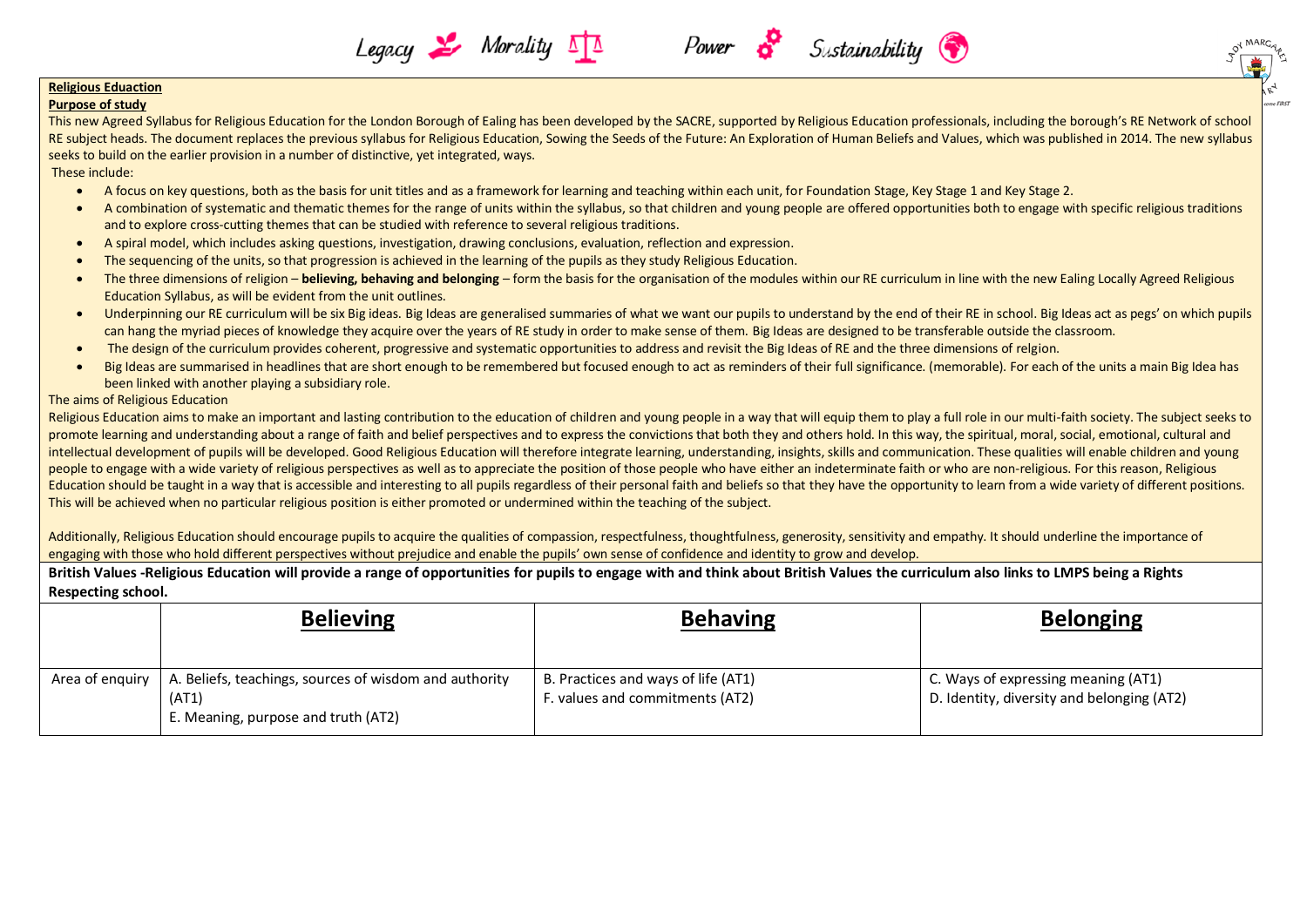





| Key questions                                              | -How do religions and worldviews understand and<br>develop beliefs and teachings within their traditions?<br>-How do people tackle the big questions of life?       |                                                                                                    | -How do people keep in touch with their faith and/or<br>worldview?<br>-What is the best possible use of life? |                                                                            | -How do people communicate their beliefs and<br>values to others?<br>-What do religions and worldviews say about<br>human nature? |                                                                                                                                                                                                     |
|------------------------------------------------------------|---------------------------------------------------------------------------------------------------------------------------------------------------------------------|----------------------------------------------------------------------------------------------------|---------------------------------------------------------------------------------------------------------------|----------------------------------------------------------------------------|-----------------------------------------------------------------------------------------------------------------------------------|-----------------------------------------------------------------------------------------------------------------------------------------------------------------------------------------------------|
|                                                            | Autumn 1                                                                                                                                                            | Autumn <sub>2</sub>                                                                                | <b>Spring 1</b>                                                                                               | <b>Spring 2</b>                                                            | Summer 1                                                                                                                          | <b>Summer 2</b>                                                                                                                                                                                     |
| EYS<br>(Visit to a church)                                 | What times are special too<br>us?<br>(Behaving)                                                                                                                     | What can we learn from<br>special stories?<br>(Behaving)                                           | What makes people special?<br>(Believing)                                                                     | What makes a place<br>special?<br>(Belonging)                              | How should we look after<br>the world?<br>(Behaving)                                                                              | What things are special<br>to us?<br>(Belonging)                                                                                                                                                    |
|                                                            |                                                                                                                                                                     | <b>Festival celebrated:</b><br><b>Christmas (Christianity)</b>                                     |                                                                                                               | Visit: Church                                                              |                                                                                                                                   |                                                                                                                                                                                                     |
| Year 1<br>(Visit to<br>Synagogue,<br>Assembly-<br>Judaism) | What does it mean to be a<br>member of the Jewish<br>community?<br>What does it mean to us be<br>part of our own religious<br>community?<br>(Belonging)<br>(BI 1&2) | What role do festivals and<br>holy days play in the life of<br>faith?<br>(Belonging)<br>(BI 1 & 2) | What do Christians believe about<br>God?<br>(Believing)<br>(BI 3, 4 & 6)                                      | What can we learn from<br>creation stories?<br>(Believing)<br>(B13, 40r 6) | Why is prayer important for<br>many people?<br>(Behaving)<br>(B 5)                                                                | <b>How can Humanism</b><br>help us to care for one<br>another?<br>(Behaving)<br>(BI 5)                                                                                                              |
| <b>Theme</b>                                               | <b>Legacy: How do religions</b><br>pass stories from generation<br>to the next?                                                                                     | Power: What is the power of<br><b>Holy days and festivals?</b>                                     | Morality: How do stories help us<br>to lead better lives?                                                     | <b>Sustainability: How should</b><br>we look after the world?              | Power: Why do many people<br>believe in the power of<br>prayer?                                                                   | <b>Sustainability: How do</b><br><b>Humanist beliefs 'that</b><br>human beings must<br>take sole responsibility<br>for solving the world's<br>environmental<br>problems' support<br>sustainability? |
| Visit/visitor/<br>assembly                                 | Visit: Synagogue                                                                                                                                                    | Festival celebrated: Hanukah                                                                       | Visitor: Christian<br>Ask: why Prayer is important to<br>Christians?                                          | Visitor: Muslim<br>Ask: why Prayer is<br>important to Muslims              |                                                                                                                                   | <b>Visitor: Humanist or</b><br>email a Humanist                                                                                                                                                     |
|                                                            |                                                                                                                                                                     |                                                                                                    |                                                                                                               |                                                                            |                                                                                                                                   |                                                                                                                                                                                                     |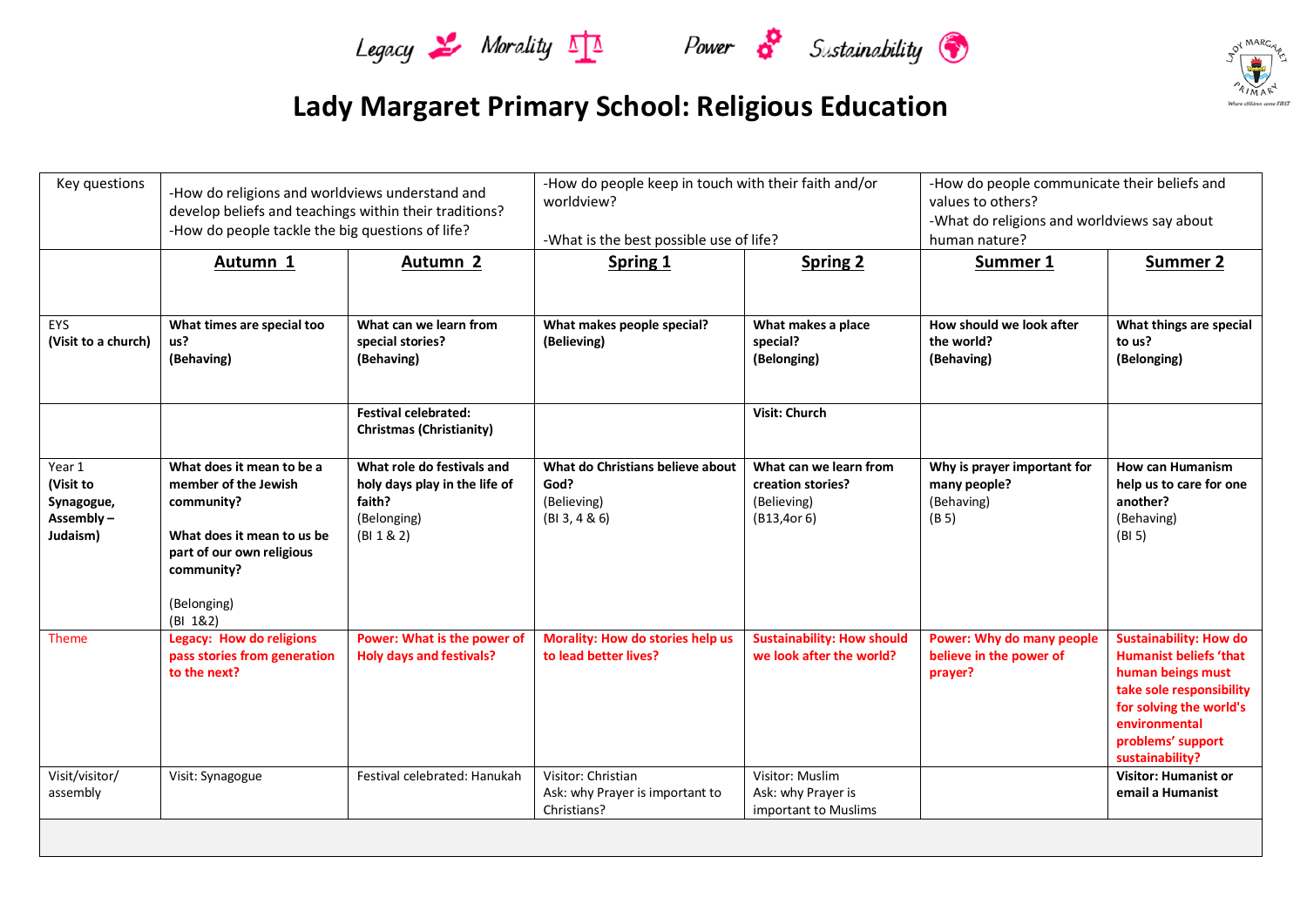





| Year 2<br>(Visit to Mosque,<br>assembly Eid) | What does it mean to be a<br>Hindu?<br>(Belonging)<br>(BI 1&2)                                                                 | What does it mean to be a<br>Sikh?<br>(Belonging)<br>(BI 1&2)                                                 | <b>What is Buddhism?</b><br>(Believing)<br>(BI 3 8 4)                                                     | What is the place of the<br>church in Christianity?<br>(Believing)<br>(BI 3, 4, 6)                 | What is Islam?<br>(Behaving)<br>(BI <sub>5</sub> )                                                                                      | How do we mark<br>stages in the human<br>journey?<br>(Behaving)<br>(B15)                                               |  |
|----------------------------------------------|--------------------------------------------------------------------------------------------------------------------------------|---------------------------------------------------------------------------------------------------------------|-----------------------------------------------------------------------------------------------------------|----------------------------------------------------------------------------------------------------|-----------------------------------------------------------------------------------------------------------------------------------------|------------------------------------------------------------------------------------------------------------------------|--|
| Themes:                                      | <b>Power: Are symbols and acts</b><br>of expression more powerful<br>than words?                                               | Sustainability: How do<br>Sikhs guiding principle of<br>guardianship effect how<br>they look after the world? | <b>Morality: How are Buddhists</b><br>guided to live today and what can<br>non Buddhists learn from them? | Legacy: What can we<br>learn from religious<br>buildings?                                          | <b>Morality: How do Muslims</b><br>live their lives through the<br>purpose of Islam in<br>promoting human peace,<br>harmony, happiness? | Legacy: Why is life<br>described as a<br>Journey?                                                                      |  |
| Visit/visitor/<br>assembly                   | Visitor: Hindu<br>Ask: why Prayer is import to<br>Hindu's?<br>What can we learn from<br>religious symbols?<br>Rites of passage | Visitor: Sikh                                                                                                 | Visitor: Buddhist<br>Ask: what is the difference<br>between prayer and meditation?                        | Visitor: Christian<br>Ask: what is the place of<br>the church in Christianity?<br>Rites of passage | Festival celebrated: Eid<br>Visit: Mosque<br>Ask: What can we learn from<br>Religious symbols<br>Rites of passage                       |                                                                                                                        |  |
|                                              |                                                                                                                                |                                                                                                               |                                                                                                           |                                                                                                    |                                                                                                                                         |                                                                                                                        |  |
| Year 3                                       | What can we learn from<br>different religious symbols?<br>(Belonging)<br>(BI&2)                                                | What do sacred texts within<br><b>Hinduism say about God?</b><br>(Belonging)<br>(B1 & 2)                      | Why is pilgrimage important in<br>some religious traditions?<br>(Behaving)<br>(B15)                       | Is Easter a festival of New<br><b>Life or Sacrifice?</b><br>(Believing)<br>(B13, 486)              | What does it mean to follow<br><b>Buddha?</b><br>(Behaving)<br>(B5)                                                                     | How do sacred<br>scriptures inform<br>religious beliefs?<br>(Believing)<br>(B3&6)                                      |  |
| Themes                                       | <b>Power: Are signs and</b><br>symbols more powerful than<br>words?                                                            | Legacy: What is the power of<br>sacred texts?                                                                 | Legacy: Where does the idea of<br>pilgrimage come from and why is<br>it important to some people?         | Morality: Why is personal<br>sacrifice an important part<br>of religion?                           | <b>Sustainability: What does</b><br><b>Buddhism teach about the</b><br>environment? How should<br>we look after the world?              | Legacy: How do<br>religions pass stories<br>from generation to the<br>next? How do books<br>become sacred,<br>revered? |  |
| Visit/visitor/<br>assembly                   |                                                                                                                                | Festival celebrated:<br>Diwali<br>Visit: Mandir                                                               | Interview visitors from different<br>faiths about their pilgrimages                                       | Visitor: Christian                                                                                 | Visitor: Buddhist                                                                                                                       |                                                                                                                        |  |
|                                              |                                                                                                                                |                                                                                                               |                                                                                                           |                                                                                                    |                                                                                                                                         |                                                                                                                        |  |
| Year 4                                       | <b>What do Muslims believe?</b><br>(Believing)<br>(B3 & 6)<br>Morality                                                         | What is significant to<br><b>Christians about Jesus' life</b><br>and teaching?<br>(Believing)                 | What does Sikhism teach us<br>about selfless service?<br>(Behaving)<br>(B15)                              | In what ways can art and<br>design express religious<br>belief?<br>(Behaving)                      | Why are festivals,<br>celebrations and High Holy<br>Days so important within<br>Judaism?                                                | In what ways do local<br>religious leaders make<br>a difference to our                                                 |  |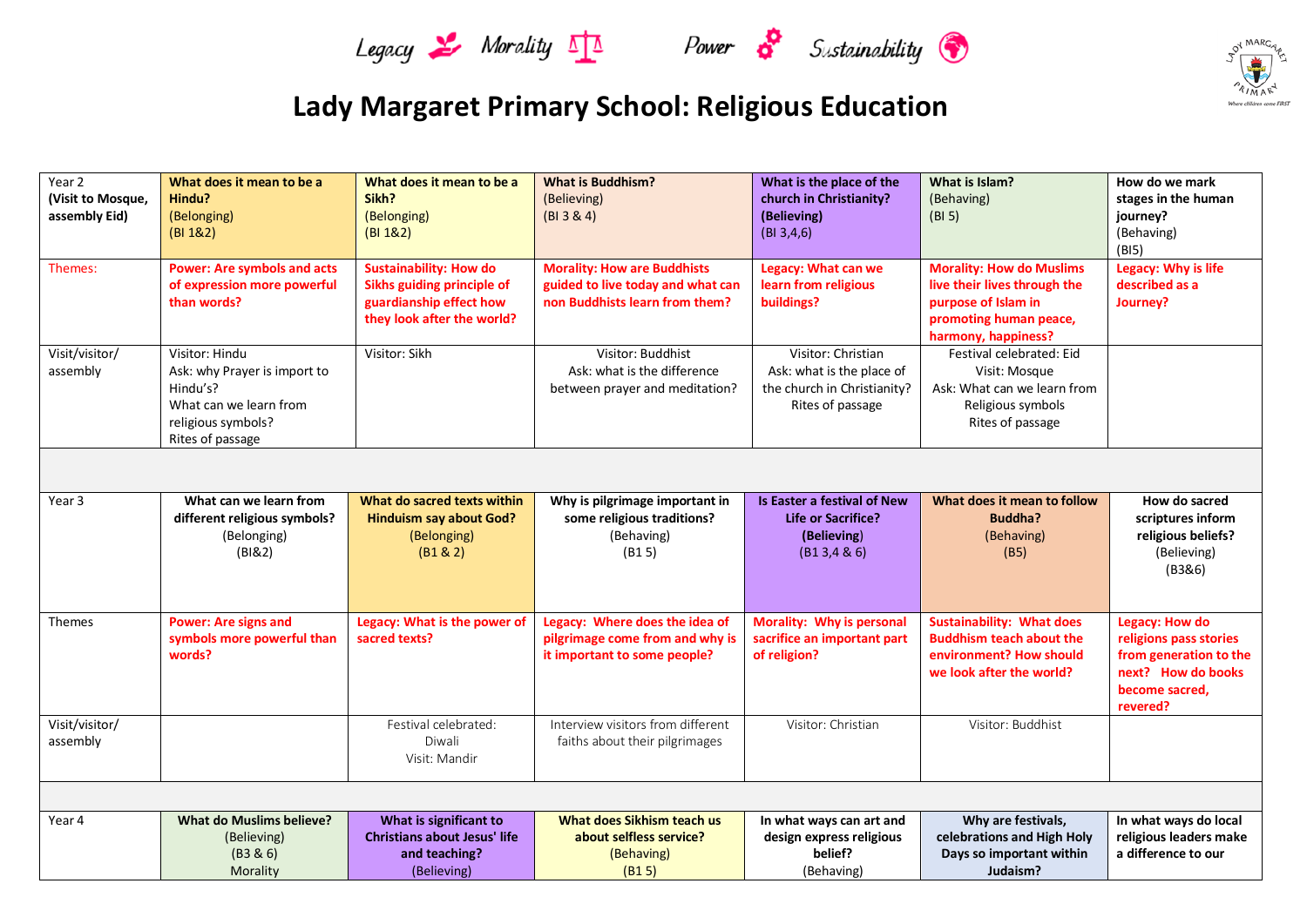







|                     |                                                         | (B3, 48, 6)                                             | Sustainability                                                   | (B2 & 5)                        | (Belonging)                                     | community?                                             |
|---------------------|---------------------------------------------------------|---------------------------------------------------------|------------------------------------------------------------------|---------------------------------|-------------------------------------------------|--------------------------------------------------------|
|                     |                                                         | Morality                                                |                                                                  | Power                           | (BI 1 & 2) Power                                | (Belonging)                                            |
|                     |                                                         |                                                         |                                                                  |                                 |                                                 |                                                        |
|                     |                                                         |                                                         |                                                                  |                                 |                                                 | (B1182)                                                |
|                     |                                                         |                                                         |                                                                  |                                 |                                                 |                                                        |
|                     |                                                         |                                                         |                                                                  | <b>Power: How can different</b> | <b>Power: How do festivals and</b>              |                                                        |
| <b>Themes</b>       | Morality: Is it possible to<br>lead a good life without | Morality: Is it possible to<br>lead a good life without | <b>Sustainability: The Sikh</b><br>scripture, Guru Granth Sahib, | forms of art provide you        |                                                 | <b>Sustainability: How can</b><br>local leaders have a |
|                     | guidance? Money to good                                 | guidance?                                               | declared that the purpose of                                     | with a voice? Is art more       | <b>Holy days bring communities</b><br>together? | positive impact on the                                 |
|                     | causes?                                                 |                                                         | human beings is to achieve a                                     | powerful than words?            |                                                 | local environment?                                     |
|                     |                                                         |                                                         | blissful state and to be in                                      |                                 |                                                 |                                                        |
|                     |                                                         |                                                         | harmony with the earth and all                                   |                                 |                                                 |                                                        |
|                     |                                                         |                                                         | creation. How does this describe                                 |                                 |                                                 |                                                        |
|                     |                                                         |                                                         | the way in which we should treat                                 |                                 |                                                 |                                                        |
|                     |                                                         |                                                         | the environment?                                                 |                                 |                                                 |                                                        |
| Visit/visitor/      | Visitor: Imran                                          | Visitor: Vicar, Minister or                             | Festival celebrated:                                             |                                 | Visitor: Rabbi                                  | Visitor: Quakers.                                      |
| assembly            | Ask: What are the main ways                             | Priest.                                                 | Vaisakhi                                                         |                                 |                                                 |                                                        |
|                     | that Muslims in Britain follow                          |                                                         | Visit: Gurdwara                                                  |                                 |                                                 |                                                        |
|                     | Prophet Muhammad?                                       |                                                         |                                                                  |                                 |                                                 |                                                        |
|                     |                                                         |                                                         |                                                                  |                                 |                                                 |                                                        |
| Year 5              | What does it mean to be a                               | How should we look after the                            | What place do festivals, worship                                 | How can significant             | What does Buddhism teach                        | What contribution can                                  |
| (Visit to a Vihara, | Muslim?                                                 | world?                                                  | and celebrations have within                                     | religious figures inspire us?   | us about human experience?                      | religion make to our                                   |
| assembly            | (Belonging)                                             | (Behaving)                                              | Hinduism?                                                        | (Behaving)                      | (Believing)                                     | society?                                               |
| <b>Buddhism)</b>    | (B1 182)                                                | (BI <sub>5</sub> )                                      | (Behaving)                                                       | (BI 5)                          | (BI 3, 486)                                     | (Belonging)                                            |
|                     |                                                         |                                                         | (BI 15 & 2)                                                      |                                 |                                                 | (BI 1&2)                                               |
|                     |                                                         |                                                         |                                                                  |                                 |                                                 |                                                        |
|                     |                                                         |                                                         |                                                                  |                                 |                                                 |                                                        |
| <b>Themes</b>       | <b>Legacy: Does your religion</b>                       | <b>Sustainability: How should</b>                       | <b>Power: How do festivals bring</b>                             | Morality: Is it possible to     | <b>Sustainability: What does</b>                | <b>Power: What</b>                                     |
|                     | influence the legacy that you                           | we look after the world?                                | communities together?                                            | live a good life without any    | <b>Buddhism teach about the</b>                 | contribution can                                       |
|                     | will leave?                                             |                                                         |                                                                  | guidance?                       | environment?                                    | religion make to our                                   |
|                     |                                                         |                                                         |                                                                  |                                 |                                                 | society?                                               |
| Visit/visitor/      | Visitor: Imran                                          |                                                         | Visitor: Hindu                                                   | Visitor: Rabbi                  | Festival celebrated:                            |                                                        |
| assembly            |                                                         |                                                         |                                                                  |                                 | Vesak                                           |                                                        |
|                     |                                                         |                                                         |                                                                  |                                 | Visitor from: Buddhism                          |                                                        |
|                     |                                                         |                                                         |                                                                  |                                 | centre                                          |                                                        |
|                     |                                                         |                                                         |                                                                  |                                 |                                                 |                                                        |
|                     |                                                         |                                                         |                                                                  |                                 |                                                 |                                                        |
|                     |                                                         |                                                         |                                                                  |                                 |                                                 |                                                        |